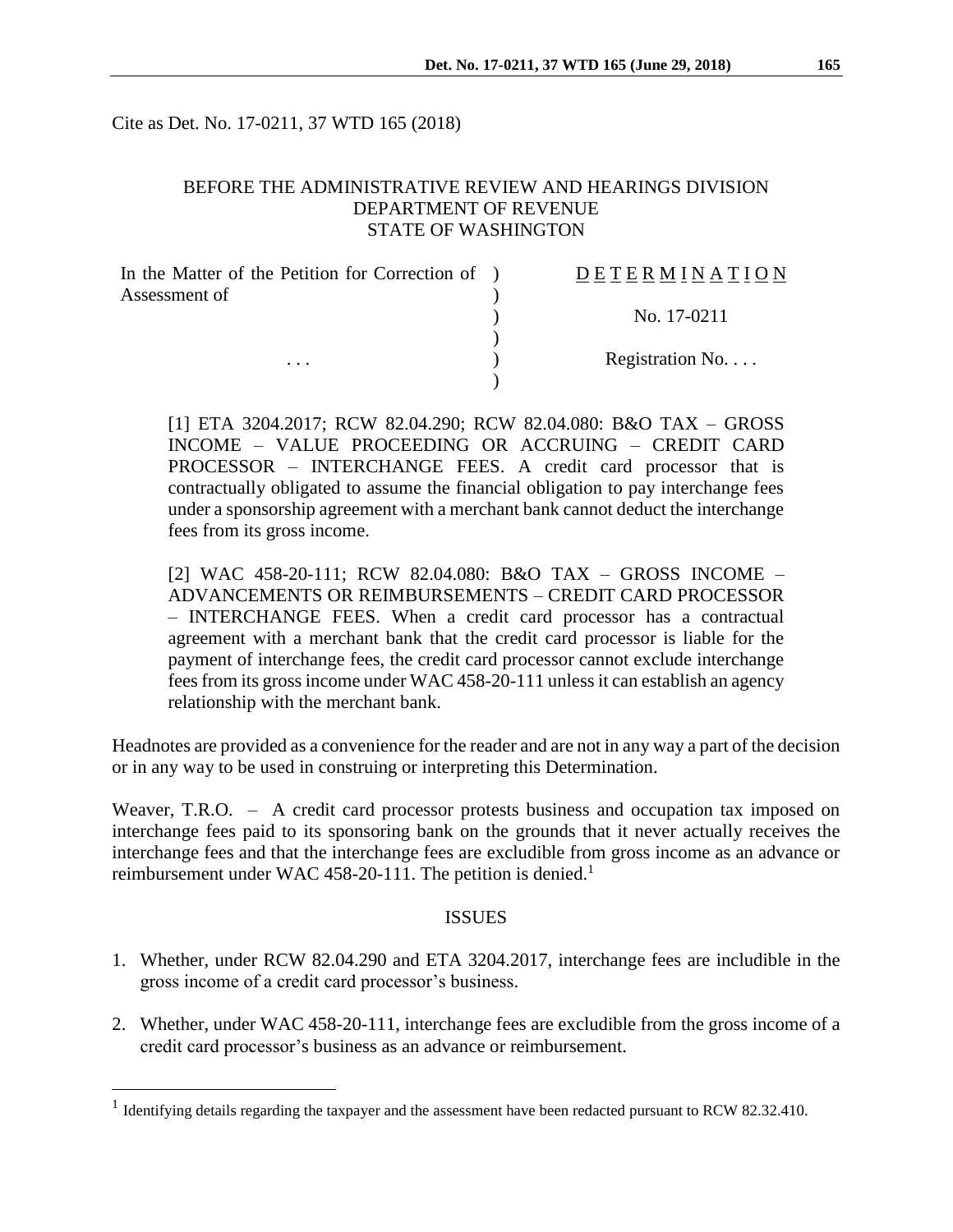# FINDINGS OF FACT

. . . (Taxpayer) is a domestic payment processing facilitator. Taxpayer and its sponsor bank enter into agreements with merchants and automated teller machine (ATM) owners to process credit and debit card transactions and ATM withdrawals. Under these agreements, Taxpayer and its sponsor bank (also referred to herein as "Acquiring Bank") facilitate the flow of funds from the cardholder's bank to the merchant (or in the case of ATM transactions, to the cardholder and ATM owner). The services Taxpayer provides include authorization, electronic draft capture, submission of transactions to payment networks, and additional related services.

Under a separate sponsorship agreement, Taxpayer contracts with its Acquiring Bank. The Acquiring Bank is a party to all merchant and ATM agreements. The Acquiring Bank maintains an account to receive the transaction funds, while Taxpayer manages, accounts for, and oversees the funding transfers during the merchant and ATM transaction settlement process. All of Taxpayer's merchant and ATM agreements are three-party contracts between Taxpayer, the merchant or ATM owner, and the Acquiring Bank. Under these agreements, Taxpayer delivers funding files and data to all of the parties involved in the actual cash flow activity. Taxpayer records the full amount of all transactions in its books and records. Taxpayer claims that, for financial statement purposes, it only reports the fees that it earns from its processing activities and does not include the interchange fees as gross income in its financial statements.

A typical credit card transaction involves the following parties: (i) the cardholder or consumer (Cardholder) who purchases goods or services; (ii) the issuing bank (Issuing Bank) that issues the card and provides credit to Cardholder; (iii) the merchant (Merchant) from whom Cardholder purchases goods or services; (iv) the Acquiring Bank that purchases Merchants' credit card receivables; (v) . . . credit card networks (Card Associations); and (vi) the transaction processors (Taxpayer, in this case).

Taxpayer provided a copy of the three-party Customer Processing Agreement between it, its Acquiring Bank, and its merchant customers. That Agreement defines "Processing Charges" as:

the interchange, assessment and all other fees charged by the Card Associations and the processing and other fees charged by [Acquiring Bank] and [Issuing Bank] to [Merchant] as set forth in the accompanying Fee Schedule  $\ldots$ .<sup>2</sup>

The processing charges are Taxpayer's compensation for the processing services it provides. The Acquiring Bank also receives compensation for sponsoring the processor (Taxpayer) with the Card Associations. Interchange fee amounts are set by the Card Associations.

Merchants are charged interchange fees for the convenience of providing customers with the ability to pay with a credit or debit card. Merchants are contractually bound to obey the regulations and pay the fees asserted by Card Associations, including interchange fees. Taxpayer provided a Sponsorship Agreement between Taxpayer and its Acquiring Bank that describes "Interchange Fees" as:

 $\overline{a}$ 

<sup>2</sup> Customer Processing Agreement, "Section 1. Definitions."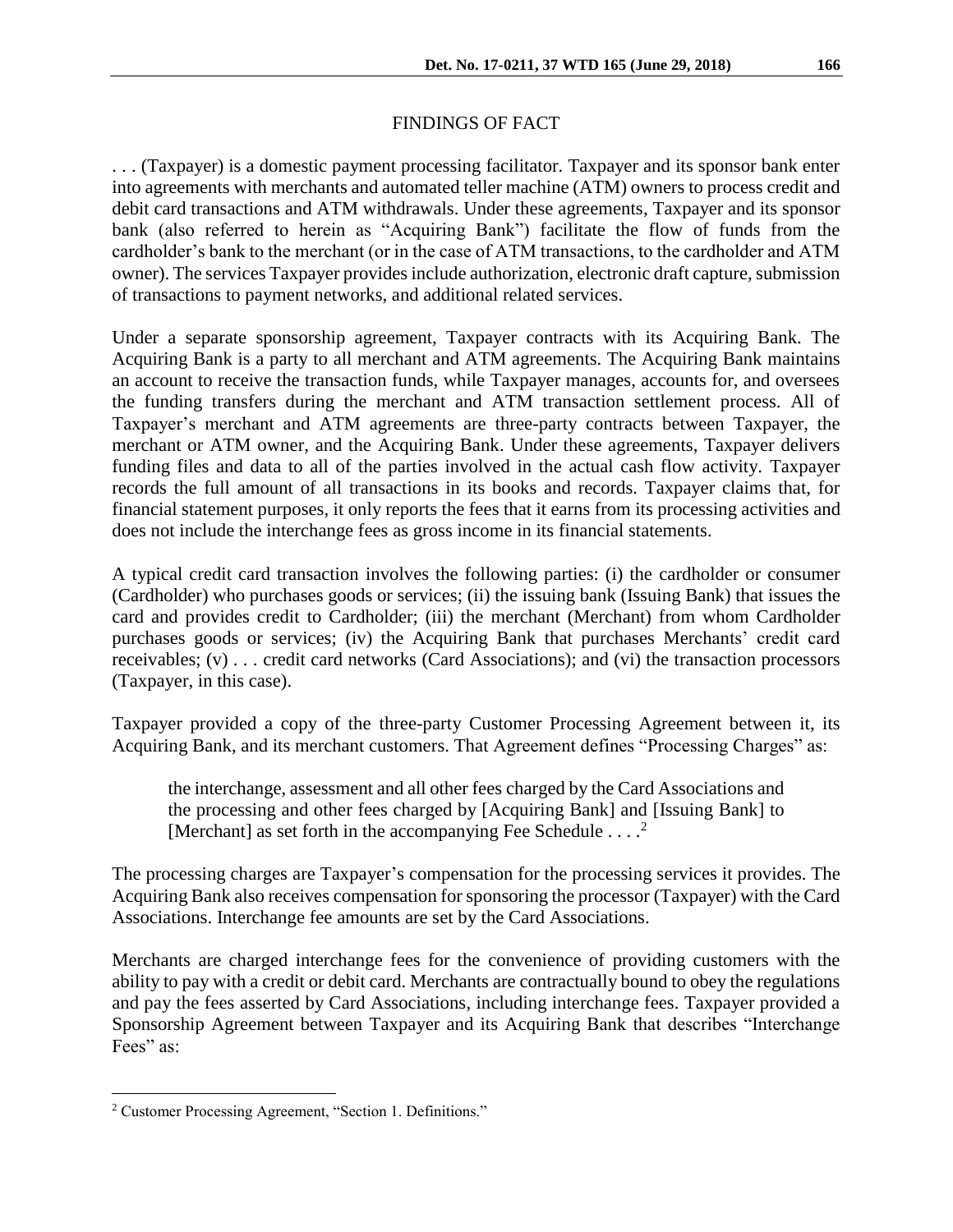fees paid to the Card-issuing bank [Issuing Bank] and the Payment Networks [Card Associations] in connection with Interchange Settlements and in accordance with Applicable Law and the Rules  $\ldots$ <sup>3</sup>

A portion of the interchange fee represents Issuing Bank's compensation for the credit risk it undertakes in the event of Cardholder's default. In a document entitled "[Card Association] Interchange Reimbursement Fees," [Card Association] describes interchange fees as follows:

[Card Association] uses interchange reimbursement fees as transfer fees between financial institutions to balance and grow the payment system for the benefit of all participants. Merchants do not pay interchange reimbursement fees; merchants pay "merchant discount" to their financial institution. This is an important distinction, because merchants buy a variety of processing services from financial institutions; all of these services may be included in their merchant discount rate, which is typically a percentage rate per transaction. 4

Taxpayer emphasizes that it never actually receives the interchange fees from Merchants. [However, we find that Taxpayer is contractually responsible, under the Sponsorship Agreement, for paying the interchange fee portion of the "merchant discount" to its Acquiring Bank for the eventual benefit of the Issuing Bank.]

Taxpayer also acts as a processor of ATM transactions. While the structure of a typical ATM transaction slightly differs from that of Taxpayer's credit card processing transactions, the end result is the same. In the case of an ATM transaction, the Acquiring Bank receives settlement funds, as well as the interchange and surcharge fees. However, that full amount is immediately remitted to the ATM owner. Under the rules associated with debit card transactions, the ATM owner is entitled to reimbursement of the cash disbursed, the surcharge charged to the customer by the ATM owner, and the interchange fee paid by the Issuing bank. The Card Associations forward these amounts to the Acquiring Bank that consequently forwards these amounts to the ATM owner's account.

Taxpayer was audited by the Audit Division of the Department of Revenue for the period of June 1, 2010, through June 30, 2013. During this period, Taxpayer reported processing fees as gross receipts under the service and other activities business and occupation (B&O) tax classification. The amounts Taxpayer reported did not include interchange fees or surcharges. Taxpayer maintains that its financial statement reporting is consistent with its reporting to the Department. The Audit Division calculated Taxpayer's total gross receipts based on all revenue accounts listed on Taxpayer's trial balance, including interchange fees and surcharges.

On October 24, 2014, the Audit Division issued Assessment No. . . . , in the amount of \$ . . . , which consisted of  $\$\ldots\]$  in service and other activities B&O tax, interest of  $\$\ldots\]$ , an interest reconciliation of  $\$\ldots$ , a 5% assessment penalty of  $\$\ldots$ , less a payment of  $\$\ldots$ .

 $\overline{a}$ 

<sup>3</sup> Sponsorship Agreement, "Article I, Definitions," p. 4

<sup>4</sup> *. . .*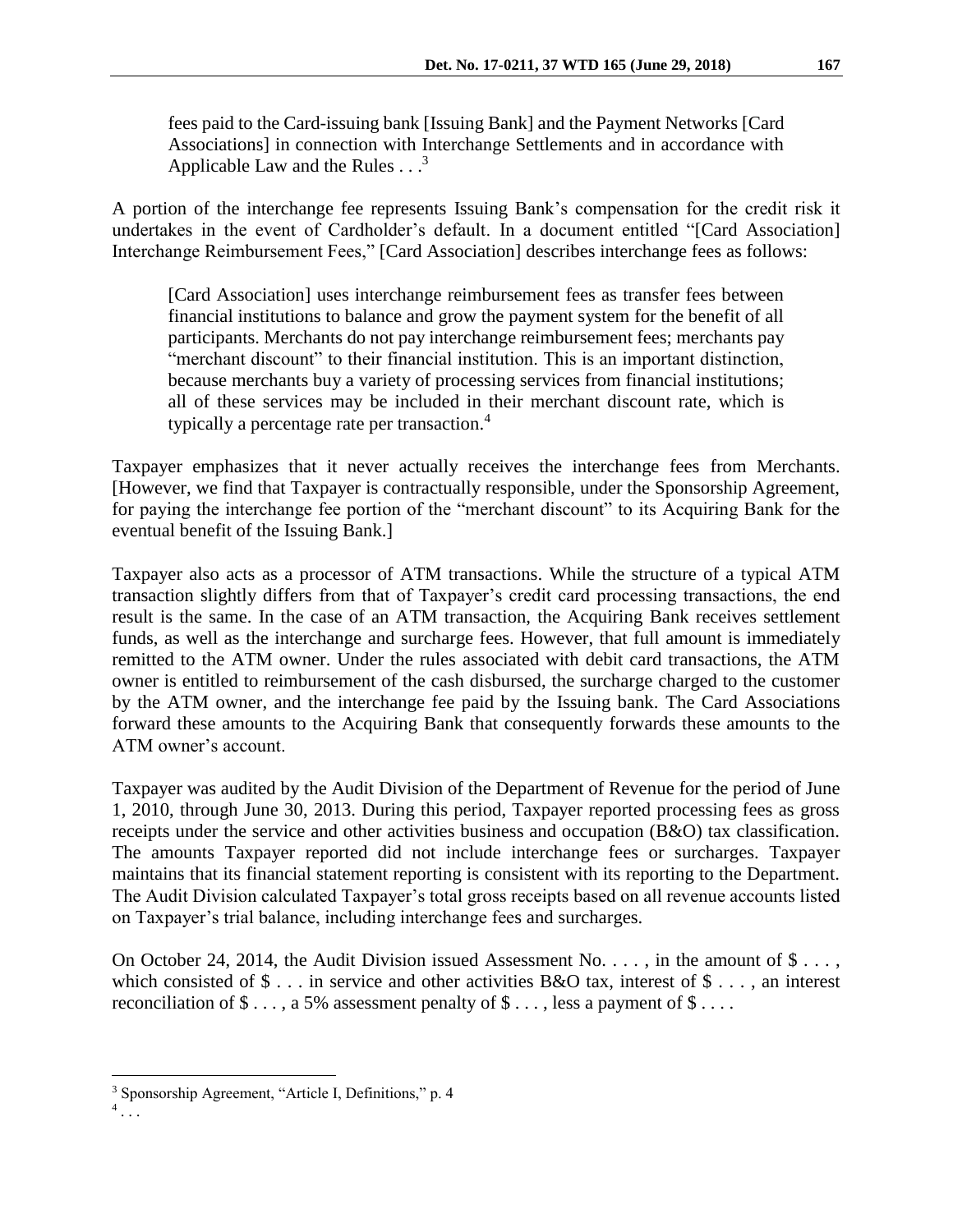# ANALYSIS

#### 1. Gross Income of the Business

Taxpayer argues that the interchange fees paid to the Acquiring Bank are not "gross income of the business" to Taxpayer because Taxpayer never actually receives them. The business and occupation ("B&O") tax is calculated based on the "gross income of the business." RCW 82.04.290. "Gross income of the business" is broadly defined and means:

[T]he value proceeding or accruing by reason of the transaction of the business engaged in and includes gross proceeds of sales, compensation for the rendition of services, gains realized from trading in stocks, bonds, or other evidences of indebtedness, interest, discount, rents, royalties, fees, commissions, dividends, and other emoluments however designated, all without any deduction on account of the cost of tangible property sold, the cost of materials used, labor costs, interest, discount, delivery costs, taxes, or any other expense whatsoever paid or accrued and without any deduction on account of losses.

RCW 82.04.080(1) (emphasis added). The phrase "value proceeding or accruing" is defined as "the consideration, whether money, credits, rights, or other property expressed in terms of money, actually received or accrued." RCW 82.04.090. "Business" includes "all activities engaged in with the object of gain, benefit, or advantage to the taxpayer or to another person or class, directly or indirectly." RCW 82.04.140. Under this broad definition, a service provider may not deduct any of its costs of doing business from its gross income. *See Pilcher v. Dep't of Revenue*, 112 Wn. App. 428, 49 P.3d 947 (2002) (citing *Rho Co. Inc. v. Dep't of Revenue,* 113 Wn.2d 561, 570, 782 P.2d 986 (1989)). Thus, unless a specific exemption, deduction, or exclusion applies, a taxpayer's gross income is subject to B&O tax without any deduction for overhead or other expenses.

On June 26, 2017, the Department issued Excise Tax Advisory (ETA) 3204.2017, on the taxability of credit card processors. ETA 3204.2017 describes how a credit card processor (Processor) should measure its gross income, for B&O tax purposes, from processing credit card transactions. It reads, in pertinent part, as follows:

For business and occupation (B&O) tax purposes, the transaction/relationship between a merchant and the Merchant Bank and Processor creates tax consequences separate from the transactions/relationships that generate Interchange Fees and other fees resulting from the processing of a credit card transaction. While the activities of the parties processing a credit card transaction are related, the activities and responsibilities of the Processor differ from those of the other parties, including the Issuing Banks. Accordingly, each party must be taxed based on the gross income of its respective business.

Per RCW 82.04.080(1), gross income of the business means the value proceeding or accruing to the taxpayer by reason of the transaction of the business engaged in without deduction for any expense whatsoever paid or accrued. Under the Merchant Agreement, the Processor is legally entitled to the Merchant Discount charged to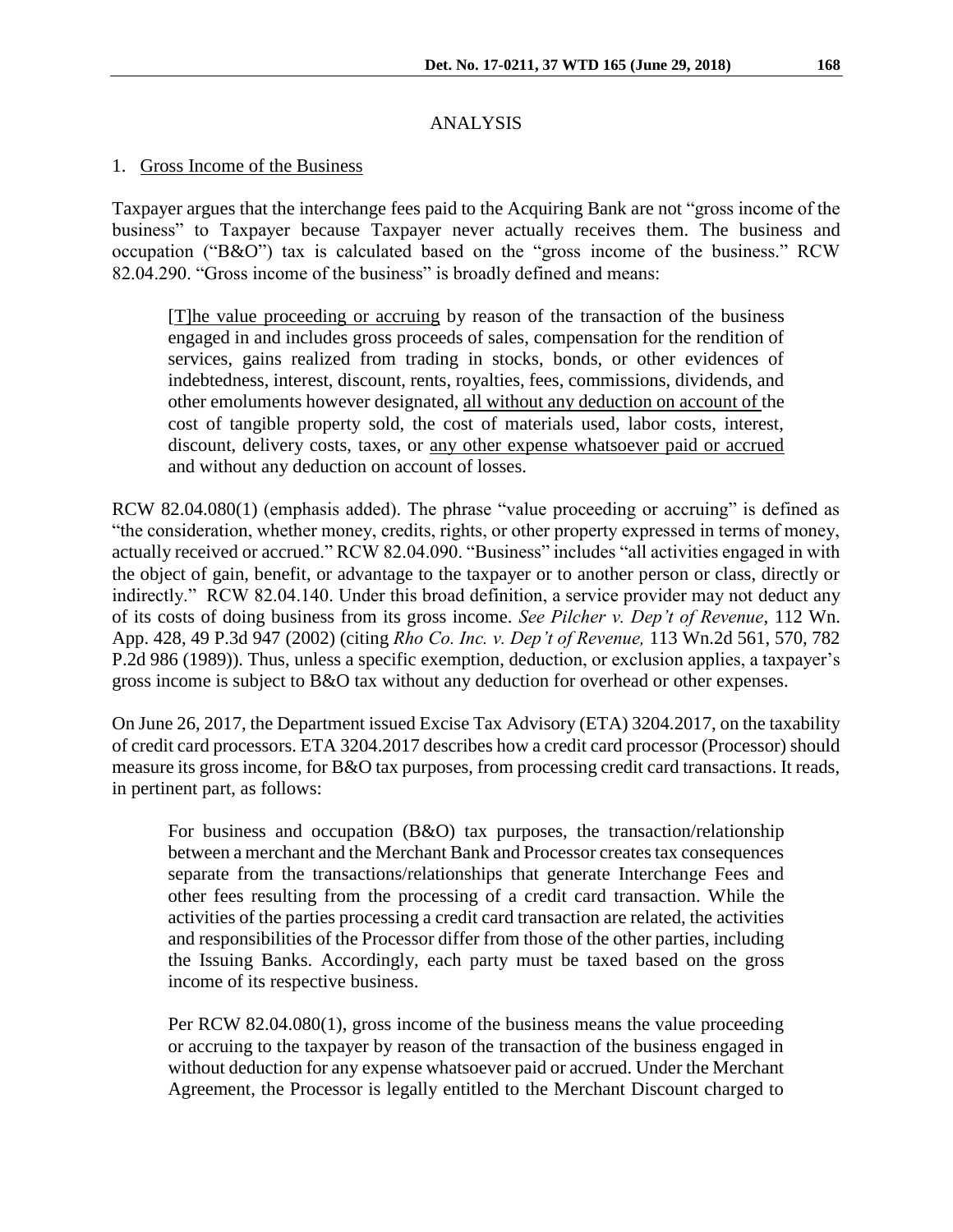the merchant. The Merchant Discount is consideration that accrues to the Processor, thus representing gross income, notwithstanding that fees charged by other parties may be netted out before the Processor receives payment. Consequently, the Merchant Discount amount is gross income to the Processor subject to tax under the service and other business activities B&O classification.

### ETA 3204.2017 (emphasis in original).

The . . . [interchange fees, which Taxpayer passes on to the merchant through the "merchant discount"] is essentially Taxpayer's cost of doing business because Taxpayer is contractually obligated to [assume financial responsibility for] such fees . . . under the Sponsorship Agreement. . . . Taxpayer entered into a contractual relationship with Acquiring Bank under which it assumed liability for the interchange fees arising from transactions it processes. Interchange fees are [amounts the Issuing Bank is entitled to retain as compensation for its role in the credit card transaction.] As such, interchange fees are a cost of doing business for Taxpayer. Thus, they are not deductible by Taxpayer.

## 2. Rule 111

The next issue is whether the interchange fees are excludable from gross income of the business. WAC 458-20-111 ("Rule 111") permits an exclusion from gross income for certain advances and reimbursements that a taxpayer receives solely in its capacity as an agent. Rule 111 provides, in relevant part:

The words "advance" and "reimbursement" apply only when the customer or client alone is liable for the payment of the fees or costs and when the taxpayer making the payment has no personal liability therefor, either primarily or secondarily, other than as agent for the customer or client.

\* \* \*

The foregoing is limited to cases wherein the taxpayer, as an incident to the business, undertakes, on behalf of the customer, guest or client, the payment of money, either upon an obligation owing by the customer, guest or client to a third person, or in procuring a service for the customer, guest or client which the taxpayer does not or cannot render and for which no liability attaches to the taxpayer. It does not apply to cases where the customer, guest or client makes advances to the taxpayer upon services to be rendered by the taxpayer or upon goods to be purchased by the taxpayer in carrying on the business in which the taxpayer engages.

Rule 111 (emphasis added.)

Rule 111 requires the existence of a true agency relationship between the client and the taxpayer. *See Washington Imaging Services, LLC v. Dep't of Revenue,* 171 Wn.2d 548, 562, 252 P.2d 885 (2011). Agency requires a factual determination that both parties consented to the agency relationship and that the principal exercised control over the agent. *Id.; see also Nordstrom Credit, Inc. v. Dep't of Revenue,* 120 Wn.2d 935, 941, 835 P.2d 1331 (1993); Det. No. 05-0206E, 25 WTD 72 (2006); Det. No. 03-0128, 24 WTD 168 (2005); Restatement (Third) of Agency § 1.01 (2006).